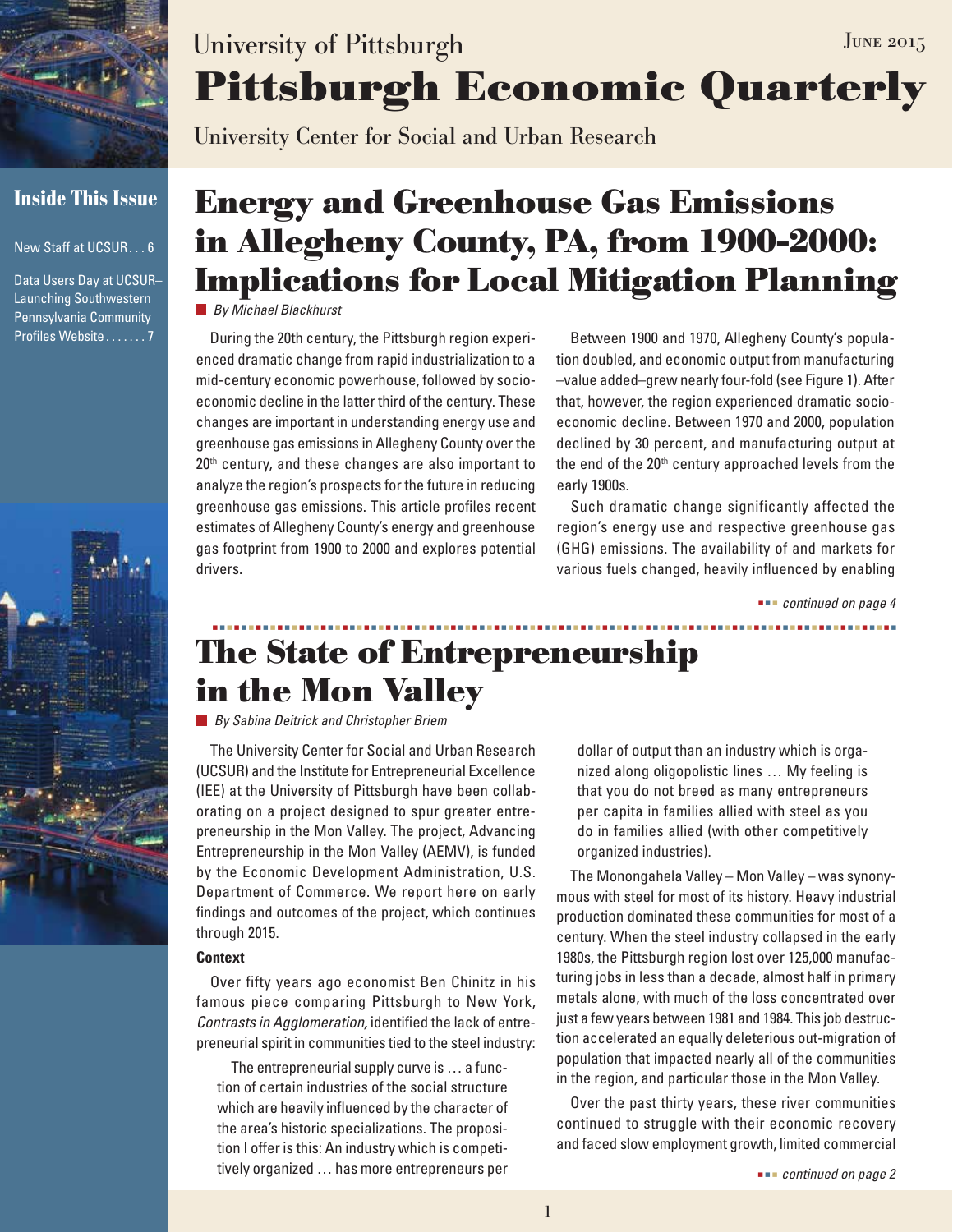#### **The State of Entrepreneurship in the Mon Valley**

 *continued from page 1*

investment, ongoing population decline, and rising vacancies, disinvestments often hampering other regeneration efforts.

Nonetheless, substantial efforts to rebuild the communities of the Mon Valley have been ongoing, and include building cross municipal collaborations, community development infrastructure, and economic development partnerships across public, private and nonprofit sectors to foster revitalization and employment opportunities. In the end, the question remains: Is entrepreneurship a method of regeneration for Mon Valley communities and an effective tool in a region that sorely lacked a history or social tradition of entrepreneurship?

#### **Project Findings**

AEMV has spent the past year working with partners and efforts to conduct a series of focused trainings and workshops for potential, prospective and existing entrepreneurs in the Mon Valley. AEMV also focuses on specific business needs through individualized consulting to help businesses grow and support development of their communities.

To date our baseline analysis has found:

- One indicator of small business ownership is self-employment income. In the Mon Valley, rates of self-employment income are much lower than national averages. In much of the Mon Valley, fewer than five percent of households have self-employment income, compared to 10.8 percent of households nationwide with self-employment income.
- The industries where small firms (<10 employees) are the most numerous include the finance and insurance sector, with nearly 50 percent of employees working in small firms, followed closely by real estate and rental and leasing, at 42.0 percent of employment in small firms. This would be typical of SMEs in smaller communities.
- On the other side, only 2.2 percent of employees in mining and educational

### **Figure 1. Ratio of New Establishment Births (2010-2011) to Total Establishments (2011)**

Firm Births per 100 Establishments, 30 Largest Metropolitan Statistical Areas



services are employed in small firms, followed by 4. 8 percent in manufacturing and 5.8 percent in arts, entertainment and recreation.

• Overall, fourteen percent of workers in the Mon Valley work in firms with fewer than 10 employees.

The Mon Valley is part of the Pittsburgh region that has historically lagged in the rate of new business creation, or entrepreneurial activity in general. The trend continues today.

We examined data on new establishment births, available from the Census Bureau Statistics of U.S. Businesses (SUSB) datasets. An indicator of startup firms was developed – the ratio of new establishments to the number of existing establishments –and was benchmarked for the 30 largest metropolitan statistical areas, ranked by employment (see Figure 1). For the number of establishment births between 2010 and 2011 per 100 existing establishments, the Pittsburgh MSA ranks decidedly last.

That ranking is also consistent with another recently released index, the 2015 Kauffman Index of Startup Activity, where Pittsburgh was the lowest ranked metropolitan region in the study. For the second year in a row, the study rated Pittsburgh fortieth of the largest 40 metropolitan regions in startup activity. The index is based on the rate of new entrepreneurs, opportunity share of new entrepreneurs, and startup density, and the Pittsburgh region was at the bottom or next to the bottom on all three measures.

This dearth of new firm and establishment creation is possibly more severe within the Mon Valley itself, but highlights the challenging regional environment entrepreneurial efforts Southwestern Pennsylvania must address. Our work to date points to a divergence among communities and types of entrepreneurial activity. There exist communities that have little new business formation, but also clusters of communities with growing numbers of new investments and new businesses.

It's helpful here to focus on the work of Bill Aulet and Fiona Murray at the Massachusetts Institute of Technology (MIT), also done in conjunction with the Kauffman Foundation, who distinguish two overall forms of entrepreneurship through the difference of what they call "innovation-driven enterprises" (IDEs) and "small and medium enterprises" (SMEs).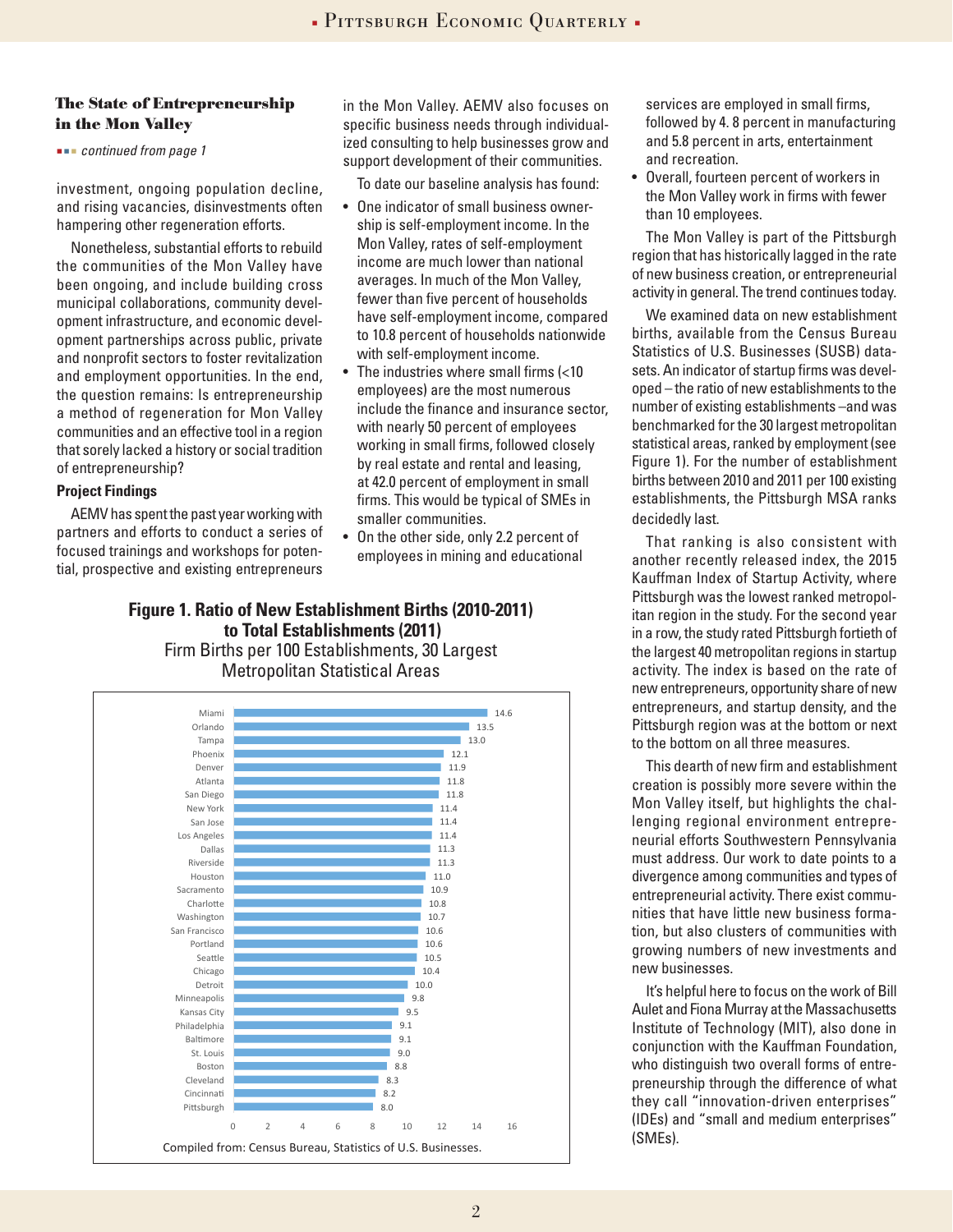SMEs are vital to our communities and regional economies; IDEs drive regional and national economies. By example, Aulet and Murray are housed at the educational innovation powerhouse of MIT where innovationdriven entrepreneurship has produced tens of thousands of firms with millions of workers and revenues in the trillions over more than half a century.

While much work on entrepreneurship focuses on policies and programs to nurture IDEs, for areas such as the Mon Valley, however, entrepreneurship and the rebuilding of entrepreneurship is decidedly a set of efforts targeting SMEs. From family businesses and successful succession strategies to new enterprises finding attractive markets and locations, the emphasis on entrepreneurship in such areas focuses on the needs of more locally serving types of businesses, and these SMEs often benefit from programs aimed at endogenous development rather than exogenous strategies.

For these types of entrepreneurs in the Mon Valley, there has emerged a more robust development and support system, including enterprise zones, community development financial institutions, community development intermediaries, and small business development centers, such as located in the IEE. Though other regional service organizations are more focused on early stage, advanced technology enterprises, most–but not all–initiatives for Mon Valley entrepreneurs are directed to locally serving small business development.

As an example of coordinated development, the Steel Valley Enterprise Zone (SVEZ), started in the early 1990s, along with the Mon Valley Initiative, is developing a network of supporting organizations for the newest entrepreneurs and important support components of an entrepreneurial ecosystem. With involvement of other nonprofit organizations and public sector agencies, this partnership provides much needed financial support for SMEs.

SVEZ coordinates a multi-municipal agreement for redevelopment efforts across three communities. A set of interlocked projects and incentives, including involvement of Allegheny County Economic Development for property sales, has resulted in the branding of the Avenues of the Steel Valley, linking the commercial corridors that flow through Homestead, West Homestead and Munhall, into more integrated and identifiable

#### **Table 1. Growth in Number of Mon Valley Firms, by Industry Sector, 2010–13**

|                                                                                    | <b>Mon Valley</b> | <b>Pittsburgh</b><br><b>MSA</b> | U.S.    |  |
|------------------------------------------------------------------------------------|-------------------|---------------------------------|---------|--|
| Agriculture, Forestry, Fishing and Hunting                                         | 34.2%             | 9.4%                            | 1.9%    |  |
| Mining, Quarrying, and Oil & Gas Extraction                                        | 52.2%             | 8.0%                            | 6.0%    |  |
| <b>Utilities</b>                                                                   | 2.8%              | 10.1%                           | 2.3%    |  |
| Construction                                                                       | 4.6%              | $-1.9%$                         | $-3.5%$ |  |
| Manufacturing                                                                      | $-5.4%$           | $-2.4%$                         | $-2.6%$ |  |
| Wholesale Trade                                                                    | $-3.8%$           | $-0.9%$                         | 1.2%    |  |
| <b>Retail Trade</b>                                                                | $-1.6%$           | $-1.5%$                         | $-0.4%$ |  |
| <b>Transportation and Warehousing</b>                                              | 5.6%              | 6.6%                            | 3.4%    |  |
| Information                                                                        | $-28.8%$          | 4.5%                            | 0.1%    |  |
| Finance and Insurance                                                              | $-3.3%$           | $-1.1%$                         | $-0.3%$ |  |
| Real Estate and Rental and Leasing                                                 | $-0.1%$           | 5.7%                            | 2.9%    |  |
| Professional, Scientific, and Technical Services                                   | 4.8%              | $-1.6%$                         | 2.1%    |  |
| <b>Management of Companies and Enterprises</b>                                     | 2.3%              | 1.8%                            | 4.0%    |  |
| Administrative and Support and Waste<br><b>Management and Remediation Services</b> | 9.7%              | 3.6%                            | 3.0%    |  |
| <b>Educational Services</b>                                                        | 9.1%              | 10.8%                           | 8.9%    |  |
| <b>Health Care and Social Assistance</b>                                           | 4.3%              | 2.7%                            | 3.8%    |  |
| Arts, Entertainment, and Recreation                                                | 3.0%              | 2.0%                            | 3.1%    |  |
| <b>Accommodation and Food Services</b>                                             | 6.7%              | 0.9%                            | 4.6%    |  |
| Other Services (except Public Admin.)                                              | 5.0%              | $0.0\%$                         | 1.2%    |  |
| Excludes public administration and establishments not otherwise classified.        |                   |                                 |         |  |

*Sources: County Business Patterns, Pennsylvania Department of Labor and Industry*

"Streets" for investments. While success is modest, new businesses have already located through the Avenues, demonstrating that the community and economic development work in this region will increasingly benefit from a network of collaborative, multimunicipal efforts, such as this.

Initially, we considered two potential "clusters" of new firms, and especially new IDEs, firms related to the Marcellus Shale gas industry and tourism. The Mon Valley is proximate to major drilling in the Marcellus Shale and provides recreational access to riverfront resources and "rails to trails" development. To date, new firms in the mining sector expanded rapidly from a low base (see Table 1), but entrepreneurial activity related to this sector has not continued from its initial fast expansion. It's possible that supply chains come well-established, and fewer new firms have successfully entered the market.

The impacts of tourism and recreation are also not clear, at this point. For tourism and recreation, firm growth has not surpassed U.S. averages; however, the completion of the trail is recent and its impact may not yet be reflected in some data. One sector that has increased in number of firms between 2010 and 2013 is accommodations and food services, which certainly could in part be related to the tourism and recreation sector.

Beyond the preliminary findings that neither the energy nor tourism sectors have not expanded as robustly in new firm formation, our earliest results show that most of the new and prospective firms from our program and partners are SMEs, not IDEs. The Mon Valley location works well for certain types of start-up businesses, especially those engaged in support and services of the nascent entrepreneurial ecosystem developing in the Mon Valley.

This points to signs of promising redevelopment in a region ravaged by the forces of post-industrial restructuring, with devastating jobs and population losses over decades. In these post-recession years, an upturn in firm formation in the Mon Valley is a promising sign of revitalization in the region.

*All programs and workshops of Advancing Entrepreneurship in the Mon Valley are available free of charge. For more information, visit www.monvalleyentrepreneur.pitt.edu or contact iee@innovation.pitt.edu, 412-624-3095.*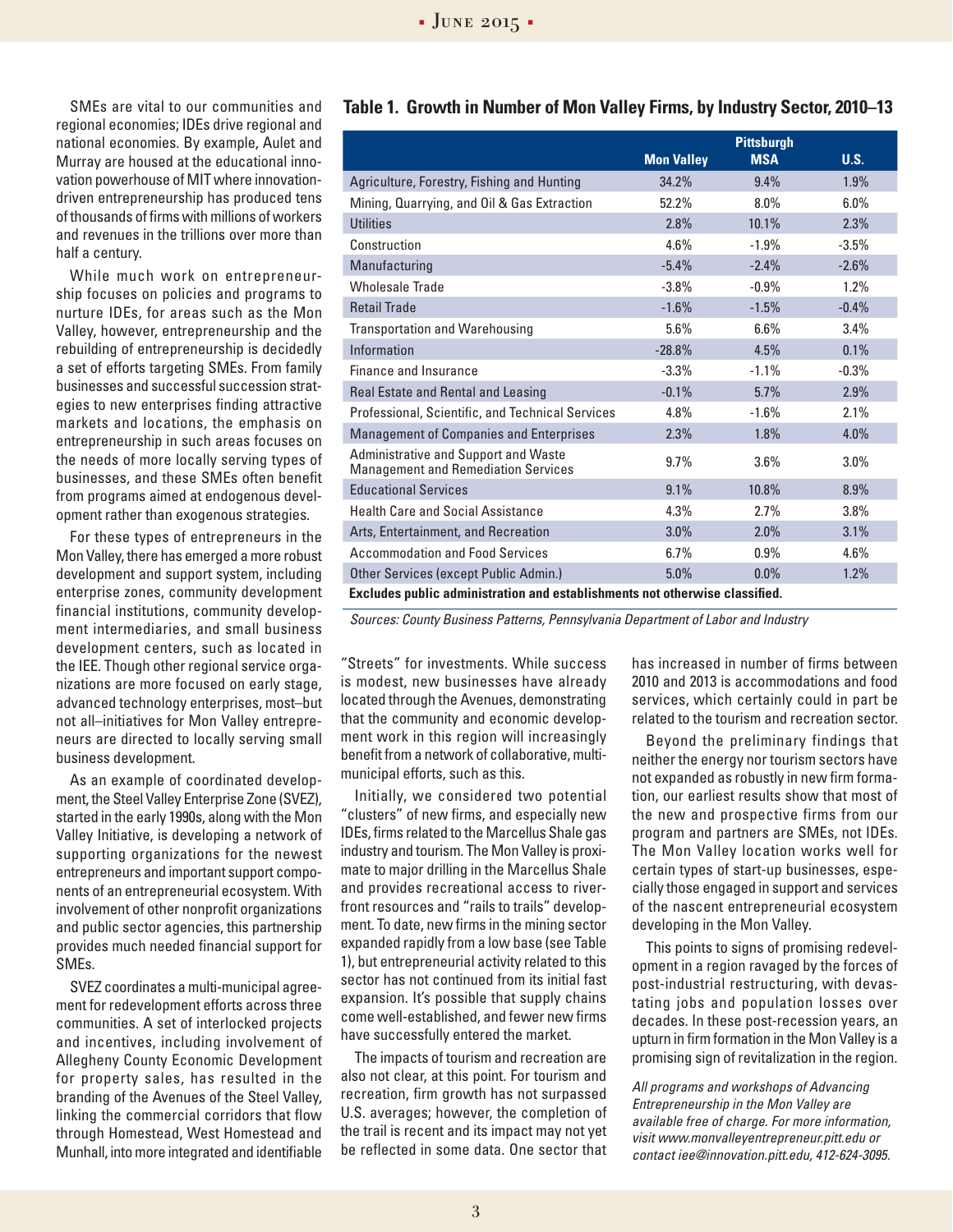#### **Energy and Greenhouse Gas Emissions in Allegheny County, PA, from 1900-2000: Implications for Local Mitigation Planning**

#### *continued from page 1*

technologies and policies, and with that the types and amounts of fuels used for energy services also changed.

Much like Pittsburgh's storied century of change, the region's historical energy use and GHG emissions were influenced by both regional choices, as well as broader international and global changes exogenous to Allegheny County. Understanding the implications of the historical account is important for current greenhouse gas mitigation planning.

Average greenhouse gases emitted per average unit of energy consumed are shown for Allegheny County over the same period, 1900–2000 (see Figure 2, part a). For the first half of the 20th century, the carbon intensity remained relatively consistent at around 0.3 tonnes of CO2e per MWh. Such consistency is due a relatively unchanging fuel mix (around 80 percent coal, 10 percent biomass, and 10 percent petroleum), providing energy services through direct, onsite combustion, such as the making of steel or heating buildings.

The steady reduction in emissions intensity observed after 1950 stems from a rapid shift to electric power, steady efficiency increases for both energy production and consumption, and less coal use for all energy services. In particular, natural gas and nuclear power increasingly replaced coal in the production of electricity power over the latter half of the 20th century.

Estimated greenhouse gas emissions per capita show surprisingly little variation over the century, given the degree of broader change experienced by the county (see Figure 2, part b). The minimum, maximum, and average estimates are 13.5, 21.1, and 17.4 tonnes of CO2e per capita, respectively. Even more surprising are the similar estimates for 1900 and 2000 at 18 and 17.6 tonnes per capita, respectively.

Finally, total estimated greenhouse gas emissions from fossil fuel consumption in Allegheny County from 1900 -2000 is shown in Figure 2, part c. From 1900-1970, emissions rose steadily, driven mostly by increasing population and economic output. Emissions growth ebbed between 1940 and 1970 as a result of aggressive shifts away from coal consumption and changes in supply and demand technologies. Following 1970, total emissions decreased significantly, from a peak of around 34 million tonnes in 1970 to around 23 million tons by 2000, or an average annual decrease of about 1 percent.



**Figure 1***:* Estimated population and value added in manufacturing for Allegheny County, PA from 1900-2000. Population data from U.S. Census of Population and Households (various benchmark years). Value added data from U.S. Census of Manufacturers (various benchmark years) and the Industrial Databook for the Pittsburgh District (1936) published by the University of Pittsburgh, Bureau of Business Research.

Over the 20<sup>th</sup> century, major shifts occurred in the types of energy services powering Allegheny County. In 1900, nearly 60 percent of the county's energy use supported industry and only 10 percent of energy use supported transportation. By 2000, these shares were both around 30 percent. Mid-century, the emissions in the residential and transportation sectors grew significantly. After 1970, emissions from the residential and transportation sectors remained relatively constant despite significant reductions in population and employment.

The factors influencing local energy consumption and greenhouse gas emissions are many and varied, from individual decisions made by local households to broader technical innovation and international global fossil fuel commodity markets.

A timeline shows select major drivers for Allegheny County energy use and greenhouse gas footprint over the 20th century. While far from comprehensive, Figure 3 highlights the importance of considering drivers exogenous to Allegheny County in influencing local energy consumption and emissions.

For example, broader technical and business innovation in delivering electric power to consumers - fostered by many local, state, and federal policies - significantly expanded the geographic scope of electricity markets. In particular, the development of long distance transmission lines connected remote power sources to consumers, allowing for economies of scale in generation that delivered affordable electric power. In combination with post-war consumption of appliances and household devices, electricity consumption in the residential sector increased significantly. Similar exogenous influences are demonstrated by the federal promulgation of minimum efficiency standards for household products and vehicles, above code technology choices like *EnergyStar* products, the development and adoption of affordable personal vehicles, and technical innovation in renewable energy.

Of course, the Pittsburgh region often influenced these broader events. Westinghouse, a global leader in technology innovation in the electric power industry, was founded in Pittsburgh in 1886 and was headquartered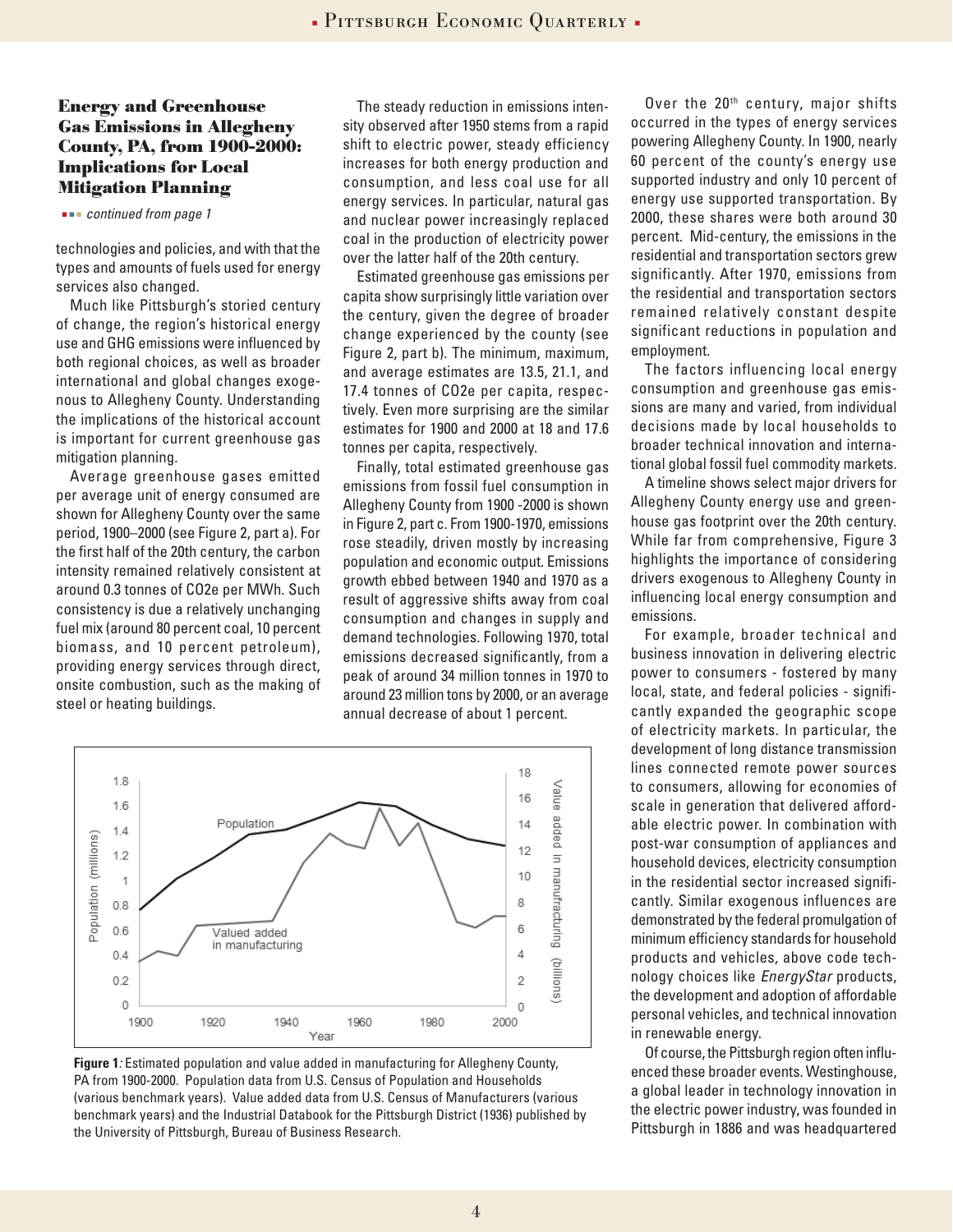in Allegheny County. The region's role in leading innovation with respect to coal mining, coke making, and steel fabrication is well documented. Similarly, the region's internationally recognized universities have often led in innovations that have both local and broader impact.

Strictly local policy decisions also significantly impacted the county's energy consumption and emissions. Local campaigns for smoke control resulted in the City of Pittsburgh passing the Smoke Control Ordinance of 1941 followed by aggressive enforcement starting in 1946. In combination with growing natural gas infrastructure, these local policy decisions led to a rapid shift from coal to natural gas consumption in buildings and industry, dramatically reducing respective greenhouse gas emissions. Similar locally driven influences on energy use and emissions include investment in regional roadway infrastructure and the respective abandonment of rail transit systems.

Finally, the timeline of drivers shows the persistent and lasting nature of infrastructure and policy decisions that often constrain alternatives in reducing emissions. While urban rail transit produces significantly fewer emissions per capita than roadway travel models, the region converted nearly 375 miles of urban rail transit to roadways in the middle of the century. A return to a widespread urban rail system in the region is highly unlikely, and, similarly, the development of a centralized electric power system has made the integration of distributed renewable energy sources challenging.

Like other regions around the world, Allegheny County stakeholders, including the county, cities, municipalities, universities, and private entities, are now engaged with plans to reduce greenhouse gas emissions.

The first *climate action plan* in the county was adopted by the City of Pittsburgh in 2008. The plan includes historical estimates of emissions, reduction goals, and measures recommended to reduce emissions, with a goal for Pittsburgh to reduce emissions by 20 percent between 2003 and 2023, or an average of 1 percent per year. This is the same average annual reduction observed



**Figure 2**: The greenhouse gas emissions intensity estimated for fossil fuel consumption in Allegheny County, PA from 1900 – 2000; b. The greenhouse gas emissions per capita in Allegheny County, PA from 1900 – 2000; and c. Total estimated greenhouse gas emissions by end-use sector from fossil fuel consumption for Allegheny County, PA from 1900 – 2000. A full list of references and supporting assumptions can be found at Hoesly et al. "Historical Carbon Footprinting and Implications for Sustainability Planning: A Case Study of the Pittsburgh Region." Environmental Science & Technology 46, no. 8 (April 17, 2012): 4283–90.



**Figure 3**: Select major drivers of Allegheny County's energy use and greenhouse gas footprints from 1900 to 2000.

 *continued on page 6*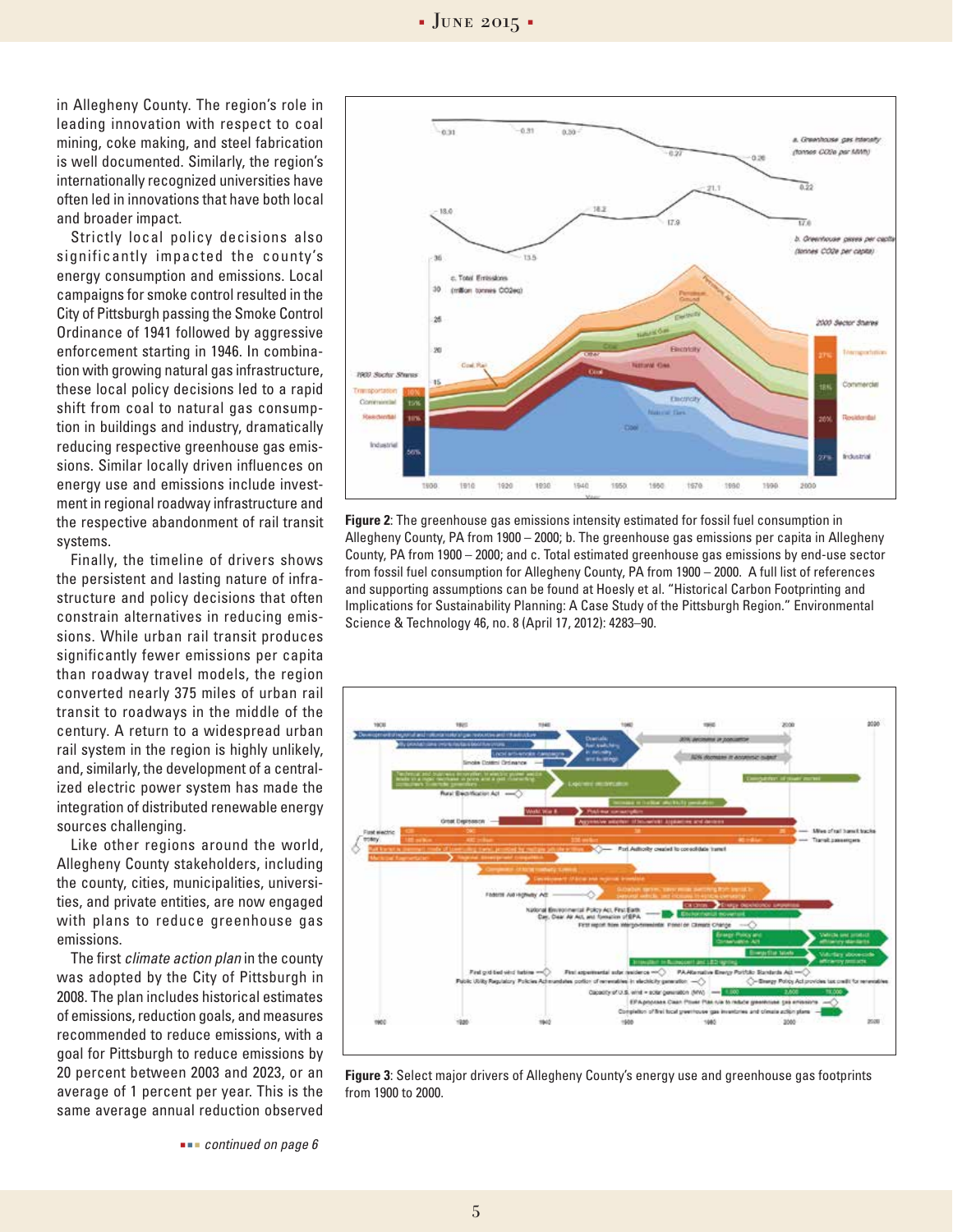#### **Energy and Greenhouse Gas Emissions in Allegheny County, PA, from 1900-2000: Implications for Local Mitigation Planning**

#### *continued from page 5*

for Allegheny County between 1970 and 2000, albeit a reduction that followed 30 percent and 50 percent reductions in population and manufacturing output, respectively. These anecdotes suggest the scale of change needed to achieve the City's reduction goals.

While such reductions may seem daunting, the Pittsburgh region has a strong history of leadership in energy and the environment. A combination of regional and technical innovation and local, state, and national policy shaped the county's historical emissions. A similar combination is likely to influence emissions moving forward. This means that local planning efforts should involve forecasting of exogenous drivers, such as the proposed U.S. Environmental Protection Agency's Clean Power Plan rule and expected changes to climate. It also suggests that the region has an opportunity to leverage its strength in innovation and manufacturing to produce tomorrow's energy technologies that can serve both local and broader markets.

## **Primer on Greenhouse Gas Emissions from Energy Use**

Greenhouse gases are so called due to their "greenhouse effect," which refers to their tendency to trap heat when released into the atmosphere. A majority (83 percent) of U.S. greenhouse gases are released as carbon dioxide (CO2) when fossil fuels are burned. Other greenhouse gases are associated with fugitive methane emissions (10 percent), industrial process emissions nitrous oxide (5 percent), and fluorinated gases (2 percent).

When fossil fuels are burned, they release energy and a variety of emissions. The emissions factor describes the emissions released for a given amount of energy produced, which varies by energy source. Burning 1 metric tonne of coal (around 2,200 lbs) releases around of 2.6 tonnes of greenhouse gas emissions and produces around 26 gigajoules of energy.

The same amount of energy derived from burning natural gas releases about half of the emissions, or 1.3 tonnes. For reference, a typical home in Allegheny County consumes approximately 100 gigajoules of energy per year.

Some energy services use fossil fuels directly, such as driving a gasoline-powered vehicle or heating your home with natural gas. Primary energy is the energy content powering these services.

| <b>Energy source</b>            | <b>Emissions released per</b><br>unit of energy produced<br>(kg of CO <sup>2</sup> emissions<br>per gigajoule) |
|---------------------------------|----------------------------------------------------------------------------------------------------------------|
| Coal (anthracite)               | 99                                                                                                             |
| Coal (bituminous)               | 89                                                                                                             |
| Gasoline                        | 67                                                                                                             |
| Natural gas                     | 50                                                                                                             |
| Nuclear and<br>renewable energy |                                                                                                                |

On the other hand, a majority of electricity is generated remotely, then delivered to buildings. Energy that is converted – such as electricity – is often called final, delivered, or site energy.

A variety of energy sources are used to produce electricity, including coal, natural gas, nuclear power, and renewables. When generators release electricity to the power grid, the energy sources used to produce electricity are no longer distinguishable.

Thus greenhouse gas emissions from electricity consumption are typically averaged across all types of primary energy sources. Emissions from electricity are also typically reported for delivered or site consumption (the amount on your bill), which accounts for any energy losses associated with inefficiencies in combustion, distribution, and transmission.

Thus burning natural gas directly to heat your water at home is more efficient than burning natural gas to create electricity that is then used to heat water.

## **New Staff at UCSUR**

The Urban and Regional Analysis Program at UCSUR welcomed two new staff members this spring, and we are pleased to announce that Elizabeth Monk and Michael Blackhurst will be working on projects at UCSUR:

**Dr. Michael Blackhurst** recently joined UCSUR as a Research Development Manager. Dr. Blackhurst received both his undergraduate and graduate degrees in engineering from Carnegie Mellon University. Before joining UCSUR, Dr. Blackhurst was an Assistant Professor at The University of Texas at Austin, where he taught courses in sustainability, environmental life cycle assessment, and engineering economics. Prior to that, he provided water resource management, land development, and infrastructure systems planning consultant services for public sector clients nationwide. His research is robustly interdisciplinary, drawing especially from engineering, economics, and statistics. Dr. Blackhurst has supervised applied and basic research projects in the education, energy, and environmental sectors, and his work has been profiled in the New York Times and National Geographic. At UCSUR, Mike is supporting the development of the Regional Data Center, the Southwestern Pennsylvania Community Profiles website, and the Annie E. Casey/ Urban Institute funded project on chronic absenteeism in public schools. Mike is happy to be back in Pittsburgh, cheering on the Penguins and eating french fries on salads! Mike can be reached at: mfb30@pitt.edu.

**Liz Monk** recently graduated from Pitt's Department of Geology and Planetary Science with a Professional Science Master's degree in Geographic Information Systems (GIS) and Remote Sensing (RS). She received her BA from Penn State University where she designed her own major studying environmental ethics. She has previously worked as a GIS analyst at Purple Land Management and interned at Fracktracker Alliance. Liz also served as an environmental volunteer for the United States Peace Corps in Romania. At UCSUR, she is managing the Southwestern Pennsylvania Community Profiles website, funded by Allegheny Department of Human Services (DHS) through its Human Services Integration Fund, and assisted in the Sixth Annual Data Users' conference earlier this month. Liz is also involved in the Data Use and Evaluation Pilot project, funded by the Pittsburgh Foundation. Please contact Liz Monk at: monk.e@pitt.edu.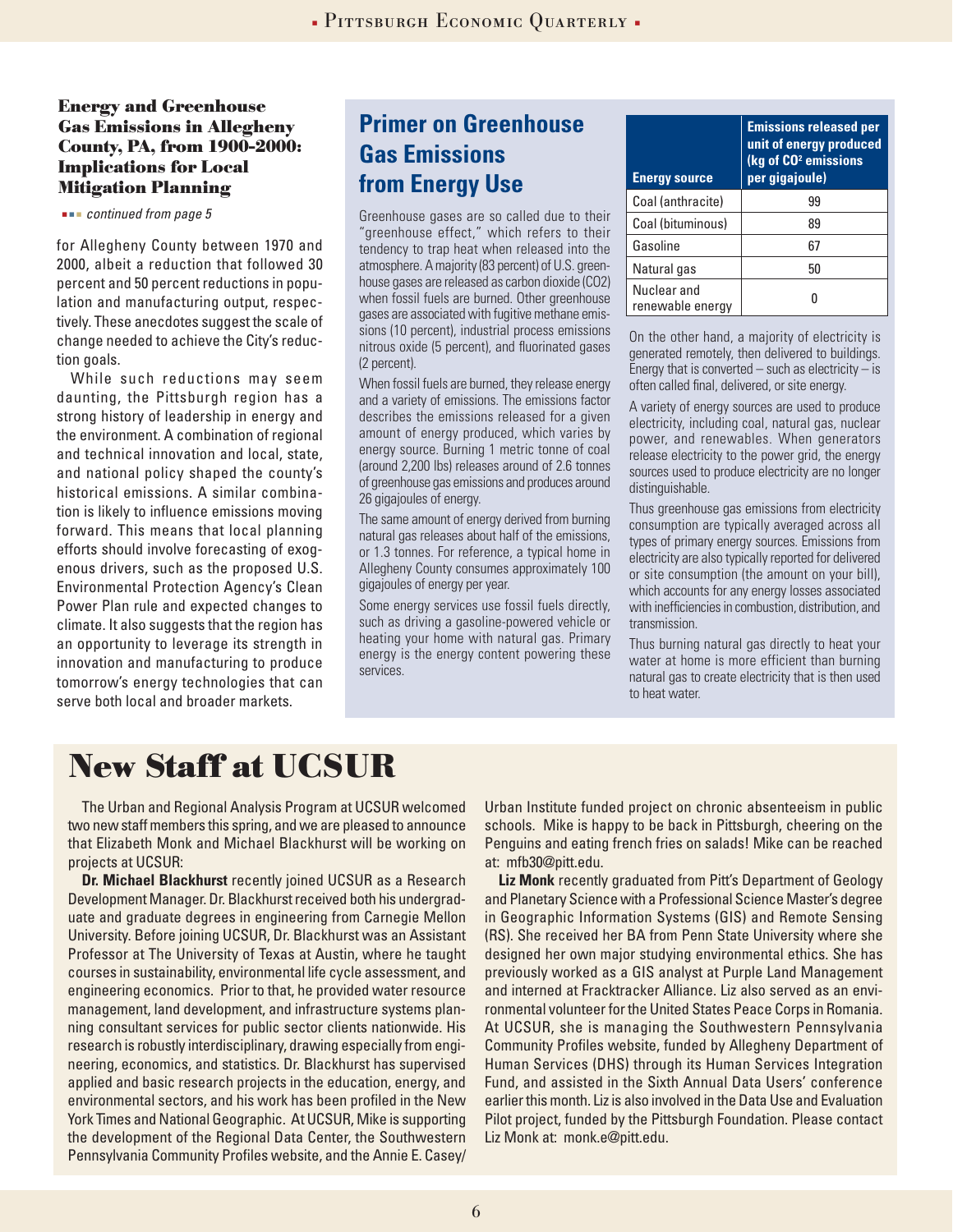## **Data Users Day at UCSUR–Launching Southwestern Pennsylvania Community Profiles Website**

*By Sabina Deitrick*

On June 5, 2015, the Urban and Regional Analysis Program (URA) at UCSUR held its Annual Data Users' Conference at the University Club on the Pitt campus.

This year marks the sixth year UCSUR has convened the data conference, bringing together users of neighborhood information and providers of data sources for an afternoon to discuss applications, compare analyses, and learn about new developments in data applications and development.

This year also marks the launch of a new website and information source–the Southwestern Pennsylvania Community Profiles (see PEQ December 2014).

The event began with Doni Crawford, Community Data and Policy Fellow at Neighborhood Allies. Neighborhood Allies is a community development organization, re-launched in 2014, and the local Southwestern Pennsylvania affiliate of the Local Initiatives Support Corporation (LISC). Both Neighborhood Allies and LISC have been supporters of or involved in UCSUR data user conferences in the past.

Doni presented the results of a Neighborhood Allies survey designed to understand and assess the use of neighborhood data, resources, and technical assistance, conducted in late 2014–early 2015. Eighty-one neighborhood organizations completed the survey, with half either a community development corporation or community-based organization. The remainder were social service or other nonprofit organizations.

Community information was widely used by organizations across a range of purposes, but, for most of these organizations, they've only been engaged in using community information for less than a year. Despite that, most

organizations rated their capacity and ability to use community information from moderate to high.

Survey respondents reported having the highest levels of expertise with the following data tools: spreadsheets, databases, qualitative data collection, and online survey tools. GIS (geographic information systems) and statistical analysis were the tools they rated as having the lowest levels of expertise in using.

And despite level of expertise with various tools, over one third of survey respondents reported that "lack of time" was the single most common constraint for the organization to use data effectively.

The results of the Neighborhood Allies survey are being incorporated into the new Southwestern Pennsylvania Community Profiles outreach and training plans. UCSUR will meet with and train these community data users on the many applications available from the site.

UCSUR staff member Bob Gradeck then presented an overview of neighborhood indictors and how community organizations use indicators in their programs and operations. The session marked the transition at UCSUR from the data tool, the Pittsburgh Neighborhood and Community Information System (PNCIS), developed ten years ago, to more advanced data tools and projects, Southwestern Pennsylvania Community Profiles and UCSUR's Regional Data Center, an open data hub currently under construction.

Liz Monk formally kicked off the Southwestern Pennsylvania Community Profiles site at the conference to the data users (https://profiles.ucsur.pitt.edu). The site is largely completed across eleven domains: Arts & Culture; Civic Vitality &



Data Users Conference session



Doni Crawford of Neighborhood Allies



Liz Monk presents SW PA Community Profiles

Governance; Demographics, Economy; Education; Environment; Health; Housing and Properties; Human Services; Public Safety and Transportation. Each houses a variety of indicators discussed in the session.

Finally, users had a chance to play "Guess the Indicator," presented in a set of six maps of different community information. Janine Jelks-Seale of the Highland Park Community Council was the winner, the only person to get all six indicators correct.

The latter half of the afternoon was turned over to group discussions of the SW PA Community Profiles domains and data use. Conference attendees met at roundtables to discuss domain indicators and make suggestions for additional information to be added to the site. Users provided UCSUR with many valuable suggestions and additions.

*For those interested in learning more about Southwestern Pennsylvania Community Profiles or to set up trainings, please contact Liz Monk at: monk.e@pitt.edu.*

*For those interested in the open data platform at the Regional Data Center, please contact Bob Gradeck at: rmg44@pitt.edu.*